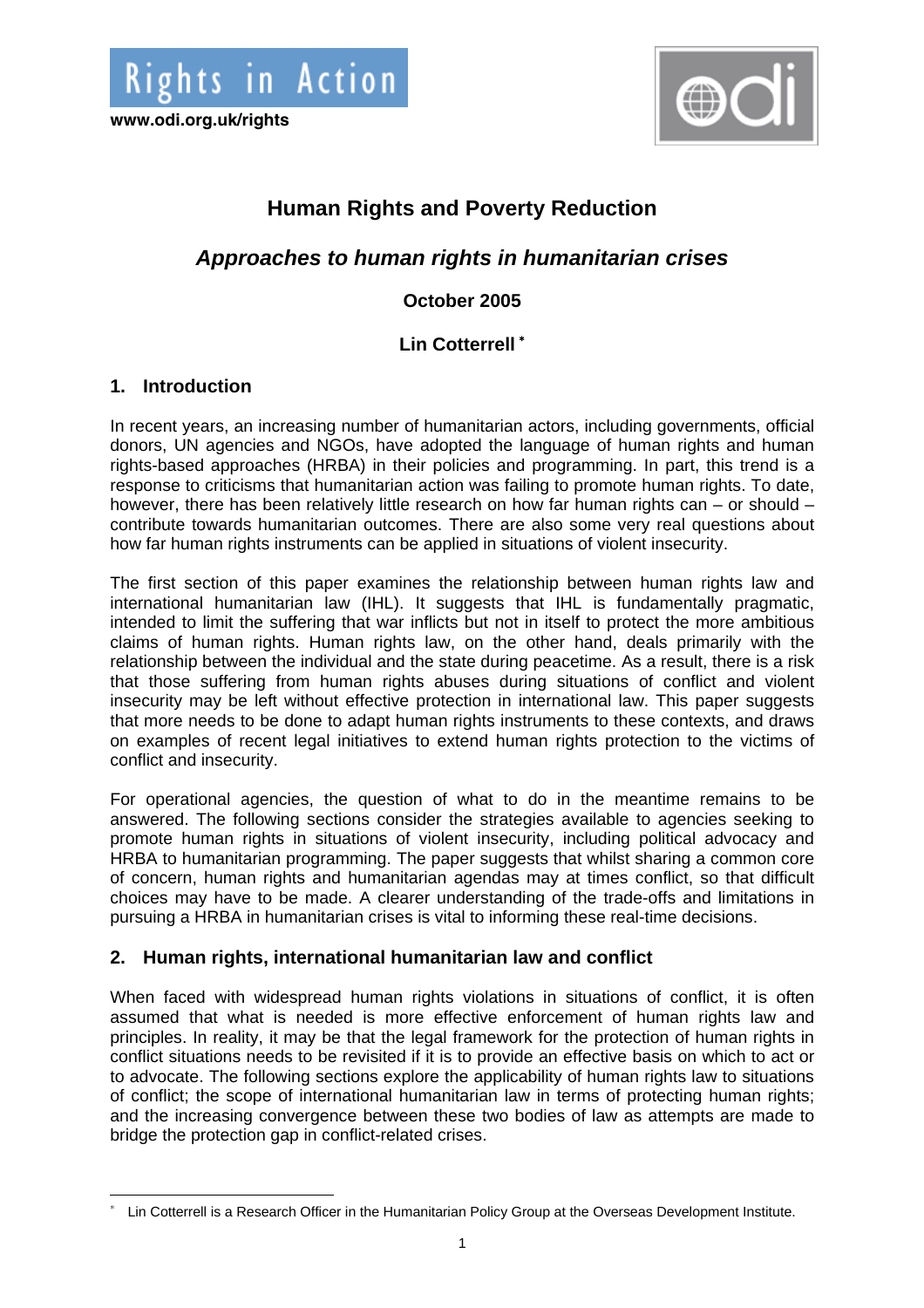#### *Human rights law and conflict*

Human rights are both a moral and a legal construct, formalised in the international system through a range of legal and diplomatic instruments. These instruments derive their authority directly from the voluntary agreement of sovereign states. The conventions themselves are not binding on those states which are not signatories and only the UN Convention on the Rights of the Child has been nearly universally ratified.

The human rights legal framework evolved as a means of limiting the arbitrary or excessive power of the state against the individual. The changing nature of war and the state in the post-Cold War world presents significant challenges to this. Particularly since the 1990s, the most acute threats may stem from lack of protection afforded by weak, failed or fractured states, and the arbitrary or excessive use of force by non-state actors. There is a need, therefore, to develop an effective framework of international law that can be universally applied - across contexts and across the increasingly blurred divide between peace and war. Central to this is the challenge of binding not only all states, but also non-state actors.

International human rights law is primarily concerned with the relationship between the individual and the state *in times of peace*; its direct application to situations of armed conflict or violent insecurity is limited (Dugard, 1998). Unlike under humanitarian law, states are permitted to derogate from certain civil and political rights under conditions of 'public emergency', except for a certain core of fundamental rights laid down in each treaty, including the right to life, the prohibition on torture and inhuman punishment or treatment, the prohibition on slavery, and the principle of non-discrimination. However, it could be argued that even fundamental, non-derogable rights, such as the right to life, are inevitably violated by war. Since human rights are not based on a particular context, determining what constitutes arbitrary deprivation of life requires a greater level of detail than the provisions of human rights law provide.

Human rights law constitutes a powerful political tool in structuring the relationship between the individual and the state. However, in weak or failed states, or where part of the territory is contested, the capacity or will to fulfil the sovereign responsibility of protection may be absent. In such cases, the state may retain legal capacity but it has 'for all practical purposes lost the ability to exercise it … there is no body which can commit the State in an effective and legally binding way' (Thurer, 1999). As a result, states in which individual rights are most vulnerable to violation may be precisely those which are least able to offer protection (ibid.).

Furthermore, whilst human rights law includes both prohibitions and duties to act (including the provision of basic healthcare and education), these rights are subject to the state's capacity to deliver. The requirement that economic and social rights are to be realised progressively recognises the fact that it is not possible legally to require someone to do something which is beyond their means. Since human rights law requires strong and stable government, 'it seems impossible to envisage meaningful human rights protection in a failed state' (Kracht, 1999).

Perhaps the most pressing limitation of human rights law is that it is primarily concerned with the organisation of state power *vis-à-vis* the individual (Kolb, 1998). It therefore has little to say about the duties of other parties, including belligerents, non-state actors and humanitarian actors during conflict. In situations of violent insecurity, non-state actors are often the primary abusers of human rights. They may also be in *de facto* control of significant parts of the country or population, sometimes for prolonged periods, and yet not subject to the same legal obligations as state authorities to protect the human rights of civilians in areas under their control.

The difficulty for human rights organisations relying on legal remedy is that, in the face of gross violations, advocacy may be reduced to a mantra of 'stop doing that', without any provision to support the duty-bearer or to substitute for them. By the same token, economic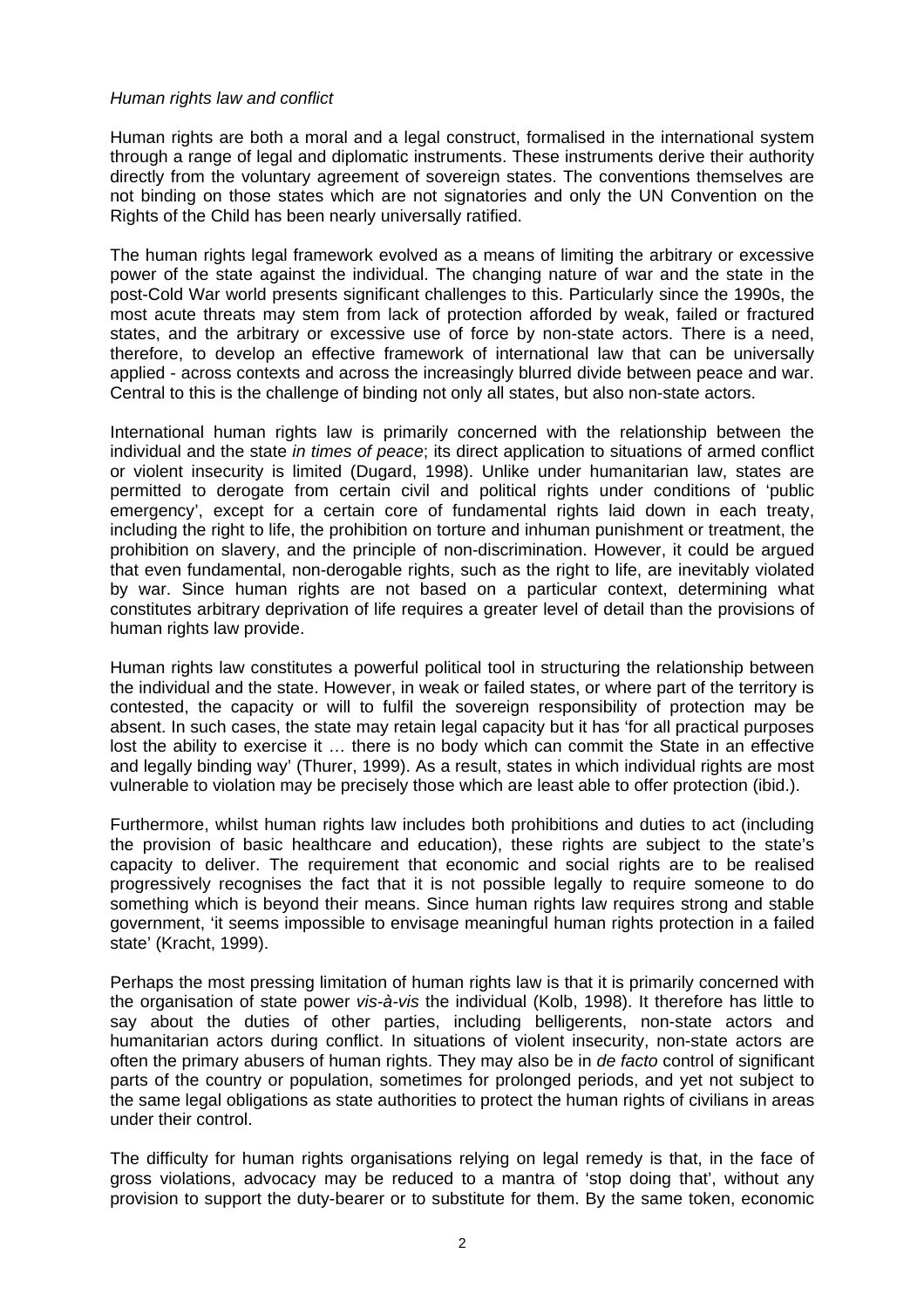and social rights have tended to be largely absent from the agendas of international human rights organisations. Whilst some have in recent years begun to address economic and social rights, the focus is on violations which can be address using the same methodology and criteria as for civil and political rights. This means being able 'to identify a rights violation, a violator, and a remedy to address the violation'.<sup>1</sup> In complex emergencies, this discourse leads more naturally to punitive than to remedial or palliative approaches. For their part, humanitarian actors tend to operate in contexts where the state lacks the will or capacity to remedy the situation, and their options range between assisting state actors (the dutybearers) and substituting for them. Neither of these approaches, however, is adequate to address issues of civilian protection in situations such as Darfur, where agencies are having to look for new strategies to address protection issues in their advocacy and programming.

#### *Humanitarian law and conflict*

International humanitarian law is embodied in the Geneva Conventions of 1949, nearly universally ratified, and their Additional Protocols of 1977. The second Additional Protocol applies to situations of non-international conflict and builds on the provisions of Common Article 3 of the 1949 Geneva Conventions. Some of the Protocol's provisions constitute principles of customary law and so are binding on all parties to a civil war. Common Article 3 itself has customary legal status and provides a core minimum set of protective provisions for those who take no direct part in hostilities. $2$ 

Humanitarian law is designed specifically for situations of armed conflict but does not in itself protect human rights. This is because, firstly, it applies only to *particular categories* of people (prisoners of war, the wounded and sick, non-combatants and civilians), by virtue of their *protected status* under the law. It does not apply to all humans by virtue of their humanity. Secondly, human rights have never effectively been framed within the legal duties of humanitarian law (Saulnier, 2004). Rights conferred by IHL are derived from the duties which the law imposes and not the other way round; the focus is not on the rights of the individual but on the obligations of particular duty-bearers. Humanitarian law does not offer individual redress or compensation to individuals on the basis of rights. Perhaps most importantly, the scope of IHL is much narrower than human rights and it does not address many of the human rights enshrined in the Covenants.

Nonetheless, in many respects, IHL may be better placed than human rights law to realise basic rights in conflict. IHL includes, for example, a prohibition on starvation as a weapon of war, and a duty on those in control of a territory both to provide for a population's needs and to permit external relief.

IHL, unlike human rights law, applies to any party to a conflict: it can bind non-state actors<sup>3</sup>. The provisions of IHL provide specific, detailed rules governing both the conduct of belligerents and their duties towards those affected by the conflict. This level of detail is lacking in human rights law. For example, IHL clearly defines roles in relation to missing persons during wartime, yet human rights law is underdeveloped in terms of the duties of states to provide information about detainees or search for missing persons towards missing persons (Heintze, 2004: 795), offering limited means to address 'disappearances'.

 $\overline{\phantom{a}}$ 1. See http://www.hrw.org/doc/?t=esc.

<sup>2.</sup> Though not couched in rights terms, Article 3 is roughly equivalent in scope to the protection afforded by the core non-derogable human rights.

<sup>3.</sup> Thus, the UN's Special Rapporteur on Sudan used common Article 3 of the Geneva Conventions in an assessment of the conduct of the Sudan People's Liberation Army (SPLA), including indiscriminate attacks on civilians, rape, mutilation and looting (UN Doc. E/EC.4/1994/48, cited in O'Donnell, 1998). The SPLA subsequently agreed to respect Protocol II of the Conventions, which relates to non-international armed conflict, even though it had not been ratified by the Sudanese government. The reports of Special Rapporteurs on torture, extrajudicial executions and violence against women in Colombia in the late 1990s also employed humanitarian law as the necessary basis for addressing violations by non-state actors (O'Donnell, 1998).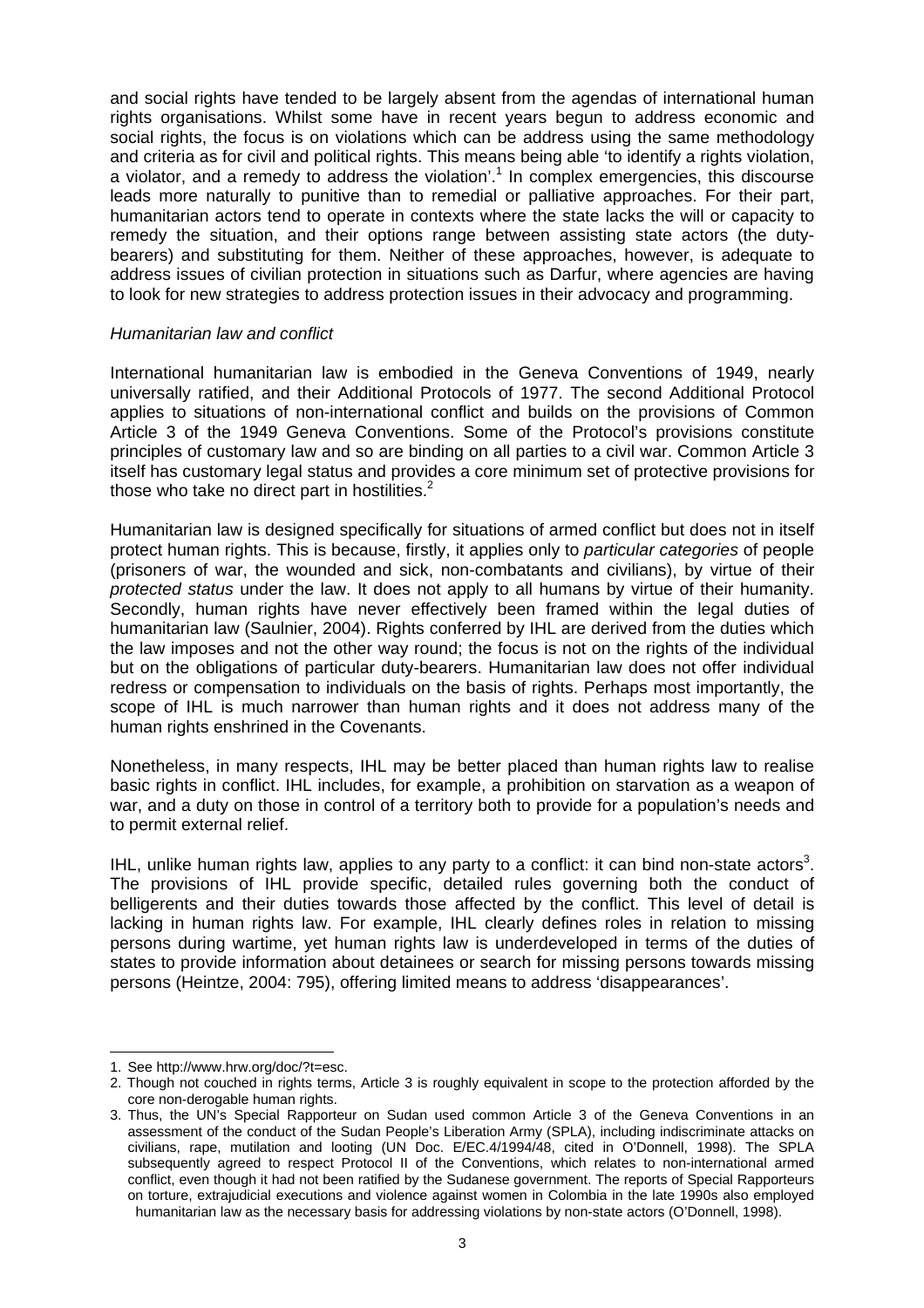#### *Towards a convergence between human rights and humanitarian law*

Neither IHL nor international human rights law alone provides an adequate legal framework for the protection of human rights during conflict. In recognition of this, agencies and advocates are increasingly drawing on both bodies of law to find the best legal means available. IHL, for example, has been used to interpret the meaning of human rights provisions during conflict. For example, IHL provisions on the indiscriminate use of landmines or the use of chemical weapons have been used to interpret the human rights prohibition against the arbitrary deprivation of life. In this sense, IHL has been seen as a complement to human rights law (see e.g. Bruscoli, 2002).

In recent years, human rights organisations have also recognised the importance of IHL. Amnesty International used IHL to assess a government military action for the first time in 1996 in southern Lebanon (Brett, 1998). Since that time, much of the advocacy work of international human rights and humanitarian agencies has emphasised a convergence between the two bodies of law; the distinction between IHL and human rights law is no longer seen as particularly important.

However, to date, human rights courts have been at best ambiguous in how far they are prepared to employ IHL provisions in their rulings. In 2000, in a case concerning the execution of six unarmed civilians by the Colombian police, for example, the Inter-American Court overturned a position previously taken by the Inter-American Commission on Human Rights on the basis that it was not competent to apply international humanitarian law directly (The 'Los Palmeras' case, Inter-Am.Ct.H.R (Ser.C), No.67 (2000), cited in Heintze, 2004: 804).

Humanitarian law, even if fully utilised by human rights courts, is fundamentally pragmatic in its aims and modest in its ambitions. It does not seek to prevent or influence the course of war, or to judge the justness of its cause, but to set out rules and principles governing its conduct which aim to alleviate the worst of the suffering. Even if it currently offers the best protection available, IHL does not in itself ensure human rights. Recognition of this led the ICJ to the opinion that, since human rights norms could not be applied 'in an unqualified manner' to situations of violent insecurity, human rights needed to be inserted into the structure of international humanitarian law (Heintze, 2004: 797). Given the much greater scope of human rights ambitions, it could be argued that, rather than requiring IHL to carry human rights on its much narrower shoulders, what is needed is an effective convergence of the two branches of law, so that the legal 'grey zones' between the law of peace and the law of war are 'filled by the cumulative application of human rights law and international humanitarian law, thereby guaranteeing at least minimum humanitarian standards' (UN Doc. E/CN.4/Sub.2/1991/55, cited in Heintze, 2004: 791).

This was the viewpoint advocated in the UN Declaration of Minimum Humanitarian Standards in 1990 which laid out a set of principles 'applicable in all situations, including internal violence, disturbances, tensions and public emergency, and which cannot be derogated from under any circumstances' (Doswald-Beck and Vite, 1993). However, this Declaration is advisory only and has no legal force. It may be that for human rights to take on a greater meaning in conflict situations, it will be necessary to develop *human rights* law rather than IHL, to incorporate explicit provisions governing the interpretation and application of human rights in situations characterised by violent instability, whether war or a state of 'emergency'. Such provisions may refer to IHL, or go much further in their requirements to apply the same standards of human rights to those affected by conflict. One example of such a development is the UN Convention on the Rights of the Child (CRC) of 1989 and its Optional Protocol relating to armed conflict.

The CRC is one of the only human rights instruments that formally recognises a complementarity between human rights and international humanitarian law. It makes explicit reference to IHL – specifically the provisions of Additional Protocol I, which state that children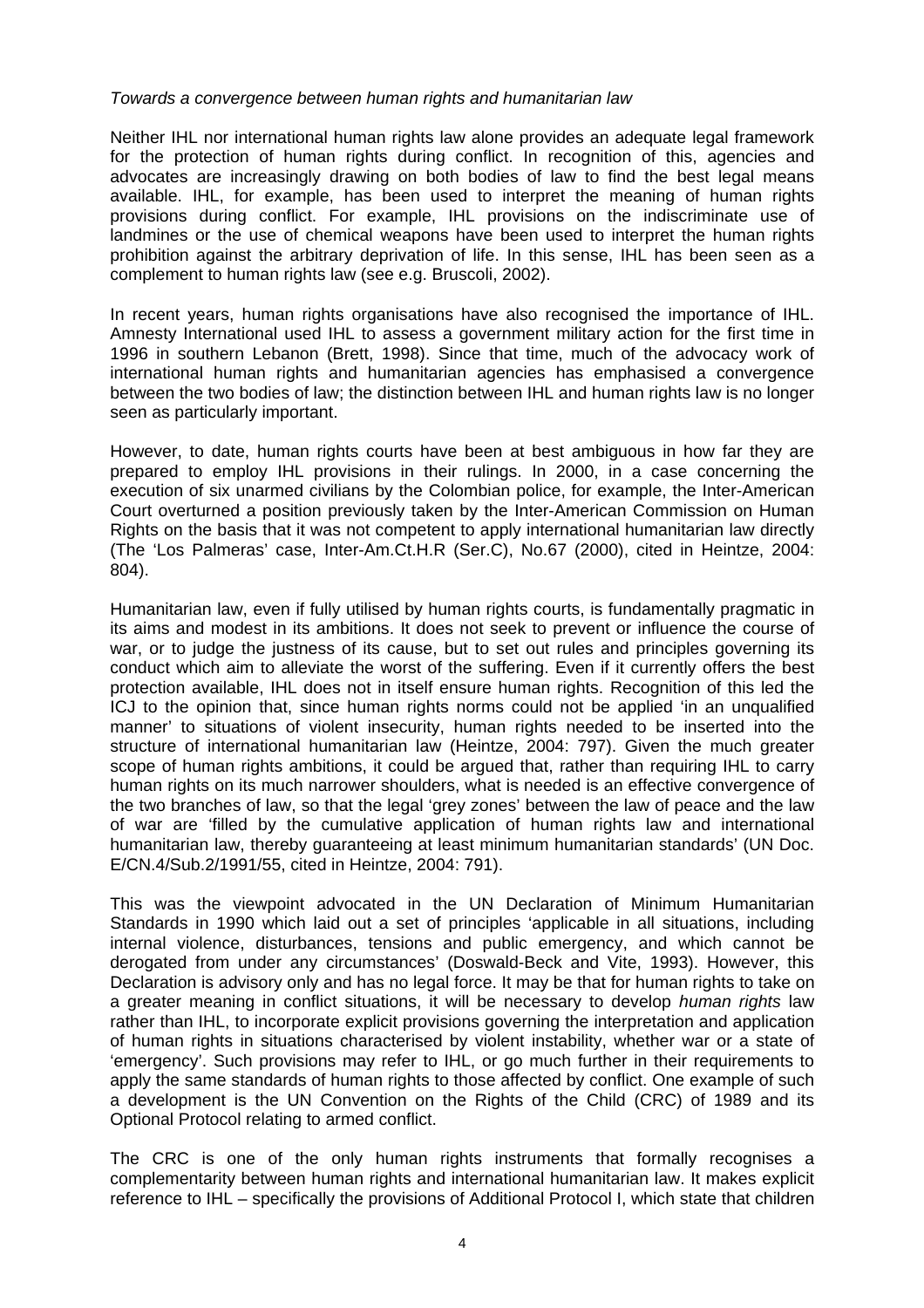are exempt from involvement in combat up to the age of 14 years. This provision did not, however, go far enough for the CRC, which aims to secure the 'best interests' of the child up to the age of 18. Thus, the Optional Protocol to the CRC, ratified in 2000, called on state parties to take 'all feasible measures' to ensure that members of their armed forces below the age of 18 took no direct part in hostilities, and that under-18s were not subject to compulsory recruitment. The Optional Protocol is a recognition that humanitarian law may not in itself remove the need for an explicit articulation of how human rights are to be applied in conflict. There are two unusual characteristics of the CRC which make it a model worth following. Firstly, it cross-references IHL, so that parties to the Convention agree also to be held accountable to the relevant provisions of humanitarian law *through the treaty's enforcement mechanisms*. Secondly, it attempts to adapt the provisions of a human rights treaty explicitly to situations of conflict, so that both the rights of the child and the duties of relevant parties in these contexts are clearly stated.

The CRC has proven to be a particularly useful tool in denouncing human rights violations and persuading belligerents (both state and non-state actors) to change their behaviour. No comparable instrument exists which guarantees the same degree of *human* rights in conflict. This suggests that further attempts to incorporate the realities of conflict into the normative and legal framework for human rights could carry significant benefits, both in terms of the enforcement of human rights and in offering legitimacy and a clear basis for advocacy.

However, not all advocacy is human rights advocacy, or necessarily employs a human rights framework. Humanitarian advocacy may include an explicit focus on human rights abuses, but its primary aim is what the ICRC terms 'responsibilisation' – holding duty-bearers to account for the obligations which international law imposes on them. It may also relate to action on the part of those with the power to assist, redress or enforce – whether states or specifically mandated agencies.

Under IHL, the ICRC has a specific mandate in each of these areas, as well as in the dissemination and development of the law itself. The ICRC and the Movement it forms part of adhere to certain fundamental principles, including humanity, impartiality, independence and neutrality. The Office of the High Commissioner for Human Rights can also play an important role in advocacy, for example in urging the UN Security Council to take action in response to widespread human rights violations. The role of operational agencies, however, is less clear. Whilst Unicef receives a special mention in the CRC, and the UN Secretary General's reform programme has included efforts to mainstream human rights throughout all the UN's agencies, their specific role and relationship to international legal instruments remains only weakly articulated. Agencies are left to determine what their specific role in relation to the pursuit of human rights should be in their emergency programmes, and interpretations of what is meant by a human rights-based approach remain highly varied.

## **3. Human rights-based approaches to humanitarian action**

The past decade has seen an increasing number of international NGOs and agencies adopt a HRBA to their work, and many agencies have been active in developing both policies and guidelines for operationalising HRBAs. To date, however, much of the focus has been in  $relation$  to development cooperation and programming.<sup>4</sup> There are very few policy statements or agency articulations of what constitutes a HRBA to *humanitarian* programming, how it would relate to humanitarian principles, or how to overcome the specific difficulties of applying it in situations of conflict.

UNICEF formally adopted a HRBA to programming in 1998, amongst the first UN agencies to do so. The approach means that all UNICEF programmes focus on the realisation of the rights of children and women and are guided by human rights and child rights principles. Programmes focus on developing the capacities of duty-bearers at all levels, as well as the

l

<sup>4.</sup> See for example UN (2003).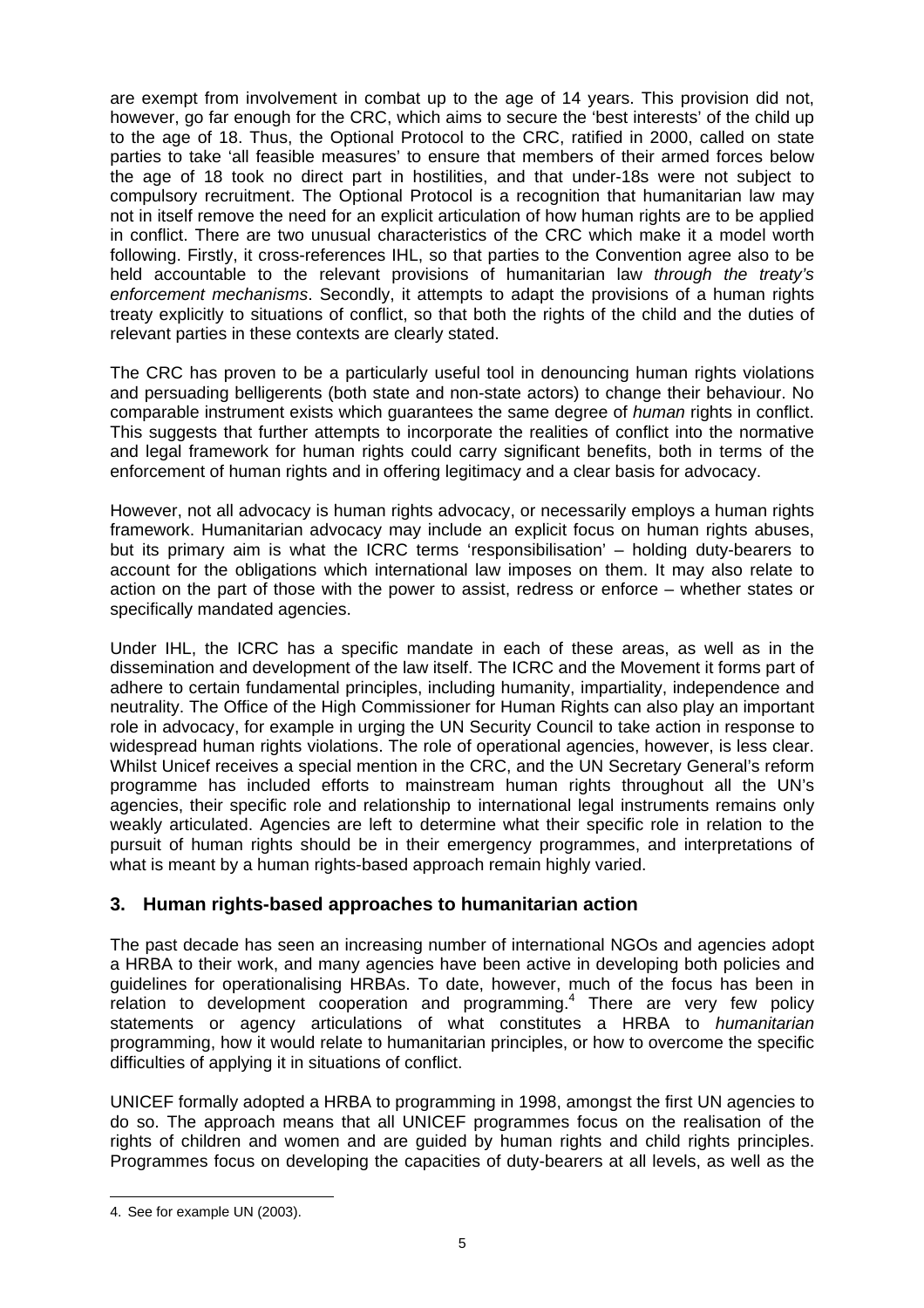capacities of rights-holders to claim their rights. Equal emphasis is placed on outcomes and the process by which these are achieved, so that participation, local ownership, capacitybuilding and sustainability are essential characteristics of a HRBA. These are not easy processes to manage in highly fractured, unequal or divided communities, or during emergency situations. By its own admission, the agency still has some way to go in terms of applying a HRBA to its humanitarian programmes.

Save the Children has the longest tradition of a HRBA, first framing its mandate in terms of child rights in 1922. The agency was actively engaged in the development of the CRC and particularly since its ratification in 1990, human rights and humanitarian action have been seen as twin approaches towards the same overarching rights-oriented objectives, each with the common goal of protecting and promoting children's rights in emergencies. For this reason, advocacy is written into Save the Children's work as a core part of programming. This includes identifying and drawing attention to human rights violations, and awarenessraising at the local and international levels. In practice, this carries significant risks and dilemmas for operational agencies, many of which continue to be navigated on a case-bycase basis in the field.

Other multi-mandated NGOs, such as ActionAid, CARE, the Lutheran World Federation and Oxfam have adopted a HRBA in recent years. For these, human rights have been regarded as the necessary link between development and humanitarian work. A HRBA has been seen as a way of addressing root causes and structural issues of marginalisation and poverty. It has also been seen as offering a better framework for analysis and for thinking about and responding to the political, social and economic causes of acute vulnerability and humanitarian need. To this extent, human rights and humanitarian agendas are regarded as essentially compatible and mutually reinforcing, with a HRBA providing the basis for a stronger set of claims by those affected by humanitarian crises: as rights-holders rather than as beneficiaries of charity. Nonetheless, in practice, agencies face a number of difficulties in operationalising both humanitarian principles and a HRBA in crisis environments.

Some of these difficulties are not specific to situations of conflict. For example, the 'indivisibility' of human rights presents significant challenges in terms of resourcing, so that in reality some rights have to be prioritised over others. In emergency settings, given the pressure on agencies to respond quickly and to meet immediate needs, this is even more challenging. Ironically, since all human rights are equal in value, decisions about which rights to prioritise are made effectively by reference to humanitarian *need*, so that in practice, adopting a HRBA may change little in terms of the content of humanitarian assistance in the immediate term.

Secondly, rights may make conflicting demands, meaning that they cannot be achieved at the same time or that the promotion of one right may be at the expense of another (Freeman, 2002: 5). For example, the increasing tensions between security and liberty rights since 11 September 2001 are testimony to the fact that deciding how to strike a balance between various 'indivisible' rights cannot be settled by reference to rights alone (Saulnier, 2004).

There may also be questions about sequencing, since the fulfilment of some rights is likely to be a prerequisite for being able to meaningfully exercise others. For example, health and nutrition may be necessary for a child to benefit from schooling, and basic literacy and education may be necessary in order to take advantage of certain civil and political rights.

As the previous sections have shown, the challenges of promoting and protecting human rights are even greater in situations of conflict or violent insecurity. At the legal, policy and programmatic levels, the relationship between a HRBA and humanitarian principles remains one of the most contentious. Both make a set of fairly uncompromising demands on operational agencies. The human rights principle of non-discrimination equates broadly to the humanitarian principle of impartiality, but other aspects of the humanitarian agenda, such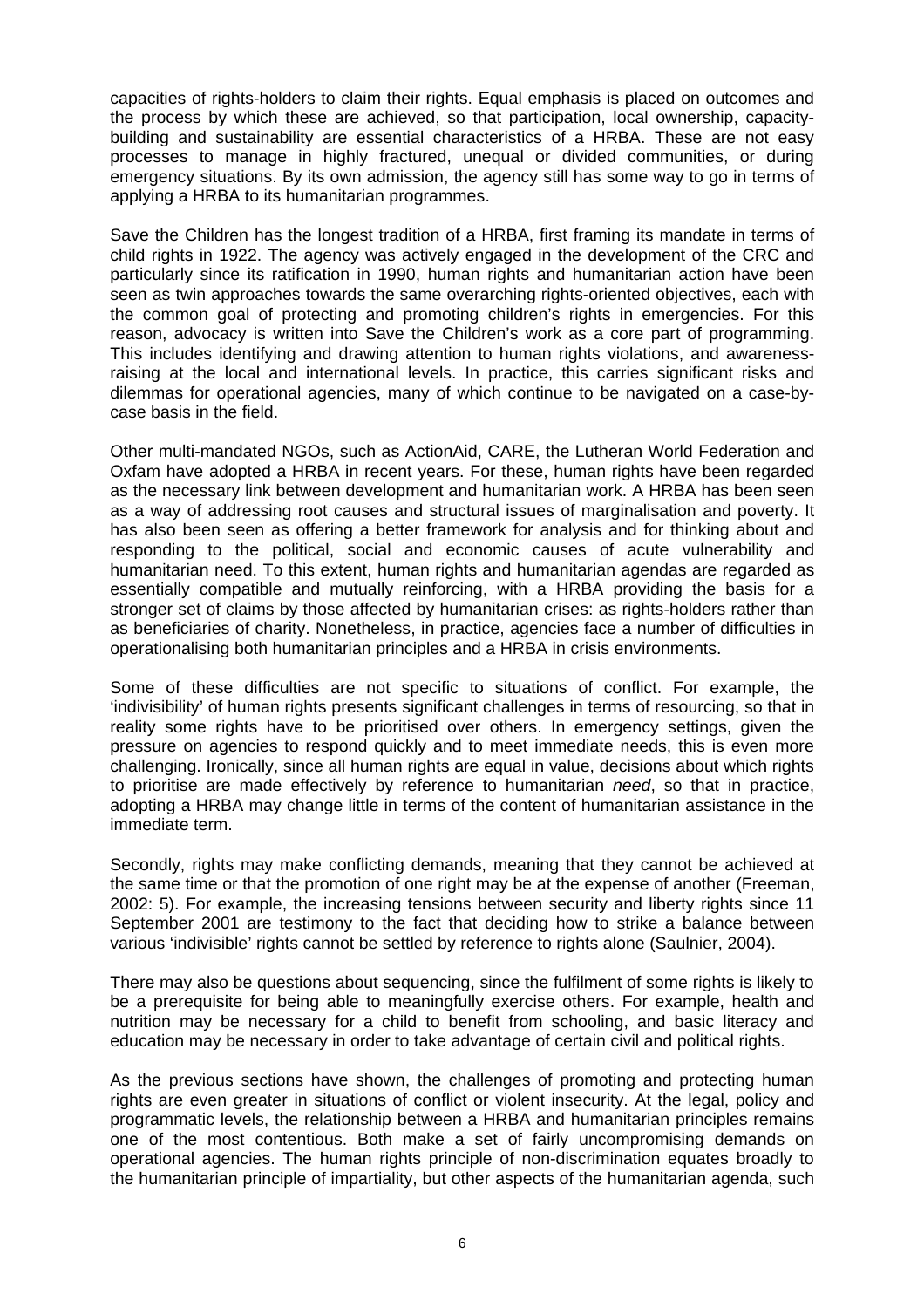as neutrality or the need to secure access to affected populations, may not always imply the same course of action or form of response.

To take an obvious example, throughout the 1990s there was a growing awareness of the potential, first noted in Biafra in the 1960s (Rieff, 2002), for relief aid to become integrated into processes of violence and oppression, feeding into war economies (Angola, Sudan) or playing into the hands of military strategies aimed at forced displacement (Ethiopia, Bosnia). This leads to questions as to whether it is possible to provide humanitarian assistance without supporting abuses. However, as Omaar and de Waal acknowledge (1994: 19), withholding relief on this basis may be 'tantamount to using starvation as a weapon' and is not only morally unacceptable but illegal under the Geneva Conventions. To date, most agencies do not have formal policies or guidelines available for field staff on what a HRBA to humanitarian action should entail in these situations, and how to make these real-time judgement calls. Whilst it is unlikely that there are any blueprint solutions for this dilemma, this is an area which could undoubtedly benefit from further policy development as well as frank discussion about options available to field staff witnessing violations, and the limitations and risks of various approaches. As Omaar and de Waal conclude, 'Clearly, there is a balance to be struck … There is no easy resolution of the dilemma – what is important … is to recognise that the dilemma is real' (ibid.: 9).

For similar reasons, Rieff (2002) argues that what he sees as the increasing marriage of humanitarian and human rights agendas since the birth of modern humanitarianism in Biafra is an historic mistake. Surveying the increasing complexity of humanitarian engagement in complex crises, the crucial lesson is that not all good objectives can be reconciled (Rieff, 2002: 325). An obvious example is the tension between human rights advocacy and the neutral and impartial provision of relief. The decision facing the ICRC half a century ago – between speaking out about what it knew to be happening to Jews in Nazi-occupied territory, or maintaining its strict interpretation of neutrality – appears in retrospect so clear a failure to respect human rights that it constitutes 'a permanent stain' on the organisation's moral authority (Moorehead, 1998). In Biafra, the same dilemma (between speaking out and maintaining access) led to the formation of Médecins Sans Frontières, yet turned out in retrospect to be much less clear cut (see Edgell, 1975).

Whilst 'responsibilisation' of duty-bearers forms a core part of the humanitarian agenda, the concern is with immediate life-saving interventions to alleviate suffering and protect lives and livelihoods. For this reason, humanitarian action also includes 'assistance' to the duty-bearer to deliver on obligations and 'substitution' for duty-bearers where they are unable or unwilling to comply with obligations. In situations of protracted internal conflict, substitution in the form of large-scale relief operations has often become the norm.

Attempts to resolve contradictions between human rights and humanitarian (or other) agendas have sometimes been made by extending rights to cover neglected moral claims. This underlies, for example, efforts to advocate a right to humanitarian intervention, or a right to relief. It has also been argued that the provision of relief is rights-based in the sense that it fulfils or protects a set of human rights claims (for example, the right to life or survival, food, healthcare, shelter, and so on.) Clearly, the agendas of concern overlap. However, such relief is provided not on the basis of social and economic rights but according to need. The crucial distinction is between the content of a right, such as education, basic health provision or food and sanitation, and the right on the part of the recipient to claim it.

Perhaps the more complex part of the debate is less how and whether humanitarian action relates to human rights, and more the extent to which people's claims to rights can be made effective and on what basis (Darcy, 2004a). In protracted crises, humanitarian agencies have sometimes become the primary providers of welfare services for large sections of a population over long time periods. Recognising this relationship between a right and an effective claim against a duty-bearer, humanitarian organisations have sought to assert the right to a certain standard and quality of assistance, for example through the Sphere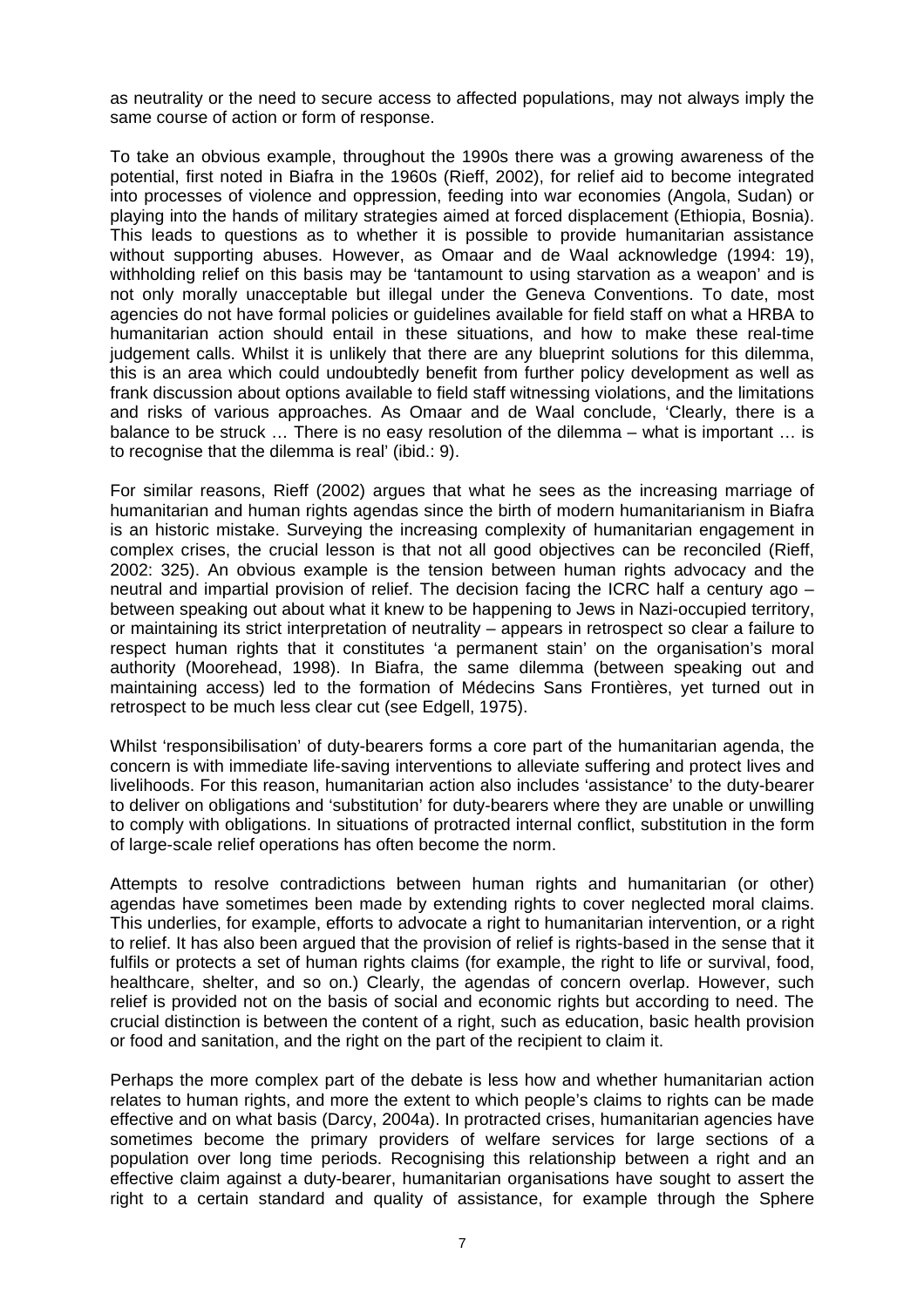Minimum Standards, to which agencies will hold themselves accountable. Such rights are modelled along the lines of consumer rights or patients' charters in public service provision, and have been argued to constitute a form of quasi-contractual rights (Darcy, 2004b).

There is an obvious value in mechanisms to increase accountability, standards of performance, and awareness amongst other parties of the minimum relief requirements of affected populations. What is less obvious is the extent to which being able to claim certain standards from relief providers relates to human rights. Sphere probably represents the most comprehensive attempt to date to operationalise economic and social rights in the absence of state provision. However, the detailed content of the minimum standards was drawn up with reference not to international law (which lacks quantified welfare provisions) but to agency best practice in meeting basic humanitarian needs. Sphere, as a voluntary code developed by humanitarian agencies, applies primarily to the relationship between agencies and beneficiaries in the context of existing interventions and does not constitute a basis for effective claims in areas where agency presence is limited or absent. Its potential as a tool to 'responsibilise' the state or other duty-bearers is probably under-explored. Neither does it reflect the indivisibility of rights, or the choice of the rights-holder about which rights they want to claim. The point is not that such initiatives are not valuable, or even vital, but that calling a code 'rights-based' does not necessarily imply that it carries the full force of the rights in question.

The protection of civilians, despite being largely absent from Sphere, is another core area in which humanitarian agencies have sought to incorporate human rights concerns. There have been many valuable initiatives in this area over the past few years, particularly since Rwanda.<sup>5</sup> To date, however, there is limited consensus amongst agencies about what protection activities entail, and whether the objective is to ensure the security of recipient populations or the wider aim of protecting the human rights of individuals in crisis-situations. As a result, it is not always clear what agencies are doing differently in relation to protection as a result of adopting a HRBA, and what is simply a matter of better programming in situations of violent insecurity. Nonetheless, both raising awareness of protection issues and mainstreaming these within humanitarian programming are welcome developments.

## **4. Punitive justice and international intervention**

There are two further ways in which agencies have sought to protect and promote human rights in situations of conflict and violent insecurity. These are through the mechanisms of punitive justice, including international criminal tribunals and trials, and through advocating for international military intervention to halt massive human rights abuses in the immediate term.

The ICJ handles disputes between states in relation to major international treaties, including the Genocide Convention. Until the establishment of the International Criminal Court (ICC) in 1998, there had been no comparable international mechanism for bringing individual war criminals to justice. The Rome Statute of the ICC includes provisions from both bodies of law, and has been heralded as a major development in enforcement of IHL and human rights in conflict. Whilst the ICC has not removed states' obligations to bring perpetrators to justice, it can function independently of states in cases of wide-scale and systematic human rights abuses or crimes against humanity. It can thus arbitrate on matters of humanitarian and human rights law where national trials of rights abusers may be hampered a weak or underresourced judicial system.

The emphasis that human rights organisations place on judicial process is not necessarily shared by humanitarian actors. To hold that formal justice makes a difference to humanitarian outcomes necessitates certain assumptions about the impact of such

 $\overline{\phantom{a}}$ 5. A fuller discussion of the protection agenda is regrettably beyond the scope of this paper. See Darcy (2005), *Protecting civilians: exploring the scope and limitations of humanitarian action, HPG Report (forthcoming)*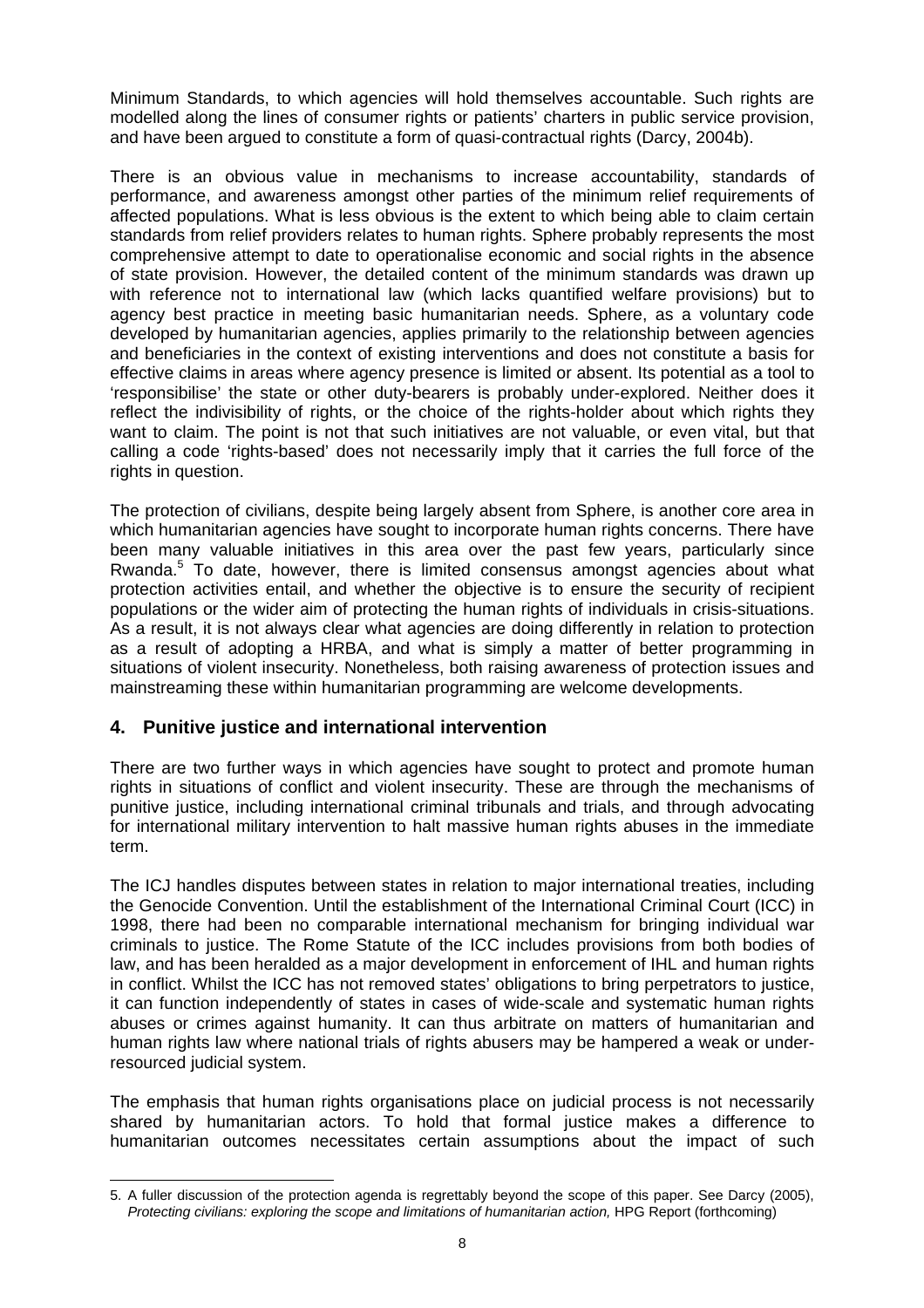processes on human rights violators, such as a positive correlation between violations and impunity, or between justice and peace. Such correlations have on occasion been highly contested. In countries such as Cambodia and Mozambique, there has been considerable discomfort about, and resistance to, the idea of criminal trials for crimes committed during these countries' protracted internal wars (Hayner, 2001: 195-99, 201). By contrast in Argentina, mothers of the disappeared marched weekly in the public square demanding information; in Guatemala, national NGOs pursued a strong information and advocacy campaign for a truth commission in advance of the peace negotiations (ibid.: Ch. 12).

Ownership and agency are central to human rights. This requires a conception of moral agency which recognises that the choice of whether or not to claim or exercise a right at the expense of some other valued end is an essential part of *having* it, as opposed to *being the subject of it*. However, international human rights organisations have tended to view the process of justice pursued by international courts and tribunals as necessary to peace, even where such processes have been seen by some to threaten a cessation of violence or to be irrelevant to peace and reconciliation. For humanitarian agencies, the process of formal justice has tended to be valued *insofar* as it is instrumental in improving humanitarian outcomes. For many, the work of the ICC and the dilemmas about how (or even whether) to provide information in support of its investigations has begun to challenge this neutral stance.

Perhaps the most pressing difficulty for operational agencies is that humanitarian crises involve immediate humanitarian needs; timescales for effective legal remedy are likely to be much longer. Where rights are violated and those responsible are not susceptible to pressure and cannot be held immediately to account, both human rights and humanitarian actors are faced with a dilemma of what to do in the meantime. Where the state is both duty-bearer and the violator of human rights, this dilemma may be seen to underlie calls for immediate punitive measures, from sanctions to 'humanitarian' intervention, in the name of rights. The debate about the rights and wrongs of such action is beyond the scope of this paper, but there are two points of particular relevance.

Firstly, human rights law does not distinguish between peace and war, nor in itself authorise enforcement through military means. As a result, interpreting and applying its provisions, the grounds for legitimacy (if any), and the duties of respective parties can only be achieved through recourse to other frameworks and bodies of law. Military intervention is usually justified according to drawn from 'just war' theory, which requires not only a 'just cause' and 'right intention' but also the likely 'effectiveness' and 'proportionality' of the means employed, as a 'last resort' and with 'proper authority' (Brown, 2002). Human Rights Watch uses similar criteria in determining its position in relation to military intervention (ICHRP, 2002). By contrast, Amnesty International has refused to advocate or oppose military action 'under any circumstances, whether or not that intervention is aimed at preventing human rights abuses' (ibid.).

During almost all of the high-profile human rights crises of the 1990s, international advocacy groups criticised the UN and major states for failing to act decisively (ibid.). At the same time, in terms of taking a position on military intervention, principles and frameworks available left international NGOs with a quagmire of moral confusion. Even after the turn of the decade, and half a dozen military interventions in the name of human rights, a meeting of international NGOs concluded that overall, 'there is plenty of confusion and no shortage of contradiction in NGO responses' (ibid.).

Secondly, using the language of human rights may not be helpful in devising solutions unless the limitations of what humanitarian agencies can achieve in this regard are taken into account. The failure of UN troops, mandated to protect relief supplies, to protect the lives of those in the Bosnian 'safe areas' demonstrated the limitations of a right to relief in the absence of protection of the 'right to life', in terms of safeguarding either human rights or humanitarian outcomes. The *Responsibility to Protect* report of the International Commission on Intervention and State Sovereignty concluded the need to cast the debate in different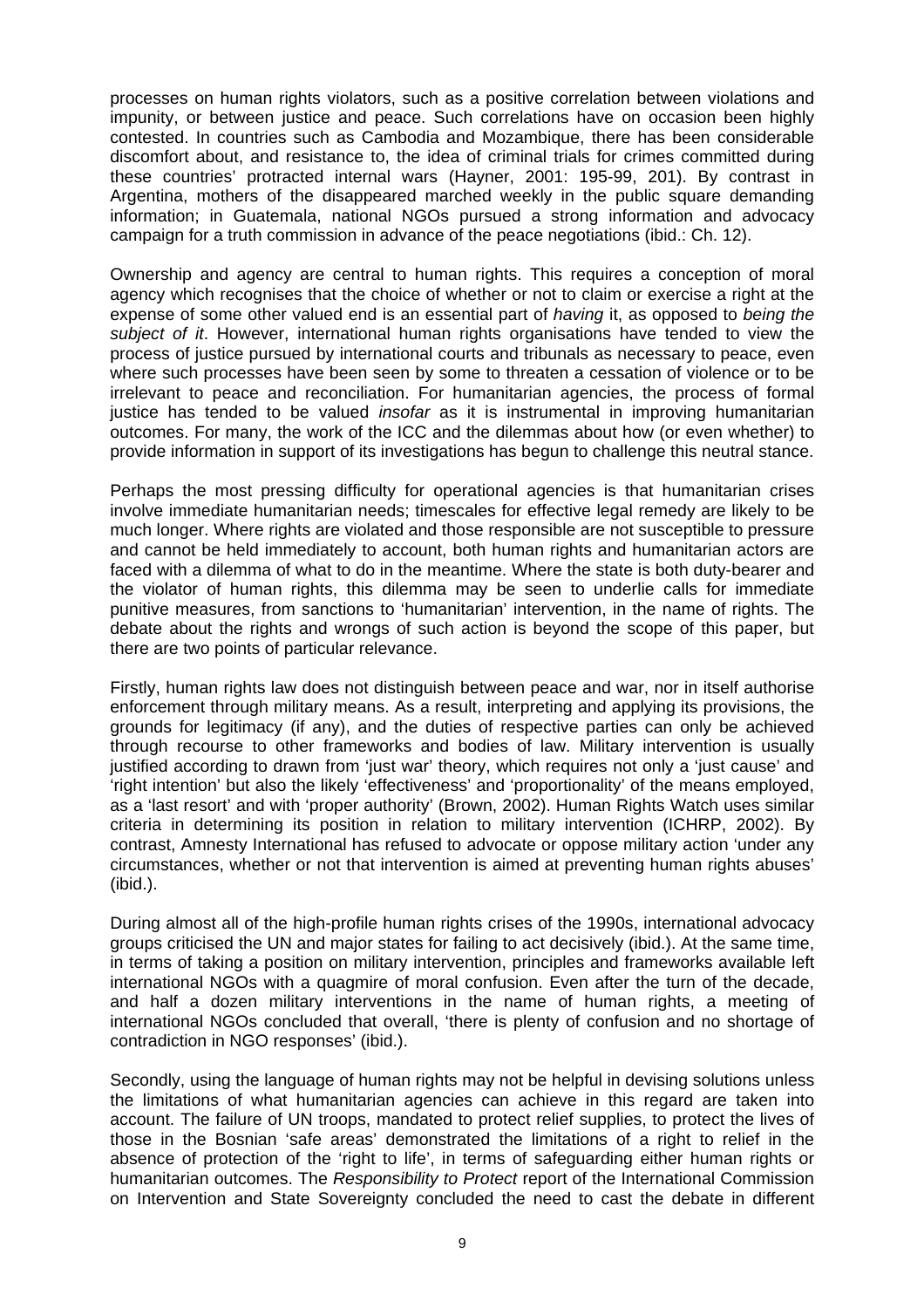terms, not as 'right to intervene' or 'right to relief', but as 'responsibility to protect'. This applies both to the state concerned and – where this state is unable to provide protection or is itself sponsoring human rights abuse – to other states to 'react' to and 'prevent' abuses and to 'rebuild' after an intervention (ICHRP, 2002). In September 2005, the UN World Summit endorsed this concept, representing the first time outside a specific treaty context that states have signed up in a general way to any significant limitation on state sovereignty. The establishment of this principle provides the basis for a fully fledged norm of international customary law. $6$  For many agencies, a decade on from the UN's failure to intervene in Rwanda, this represented a remarkable achievement.

The Summit did not, however, agree the specific criteria governing the use of force. The focus also provides little guidance for NGOs on either their specific role in relation to protection, or how to navigate the operational dilemmas of delivering assistance in a politicised and military environment in which their perceived neutrality and independence from governments (which are simultaneously donors and belligerents) cannot fail to be affected. NGOs have an important role to play in pushing for agreement in both of these areas.

The limitations of a classic human rights lens are also relevant to decisions about the most appropriate form of intervention in cases involving protracted internal conflicts and a proliferation of non-state actors (Somalia, Kosovo, Afghanistan). Here the concern is less about protecting the rights of the individual against the state than with the tendency towards increasing fragmentation of power, identity and groups. In Todorov's words, perhaps increasingly, it is not tyranny which is the greatest evil, but anarchy (Todorov, 2002) – characterised by weak, failed or predatory states which lack both the consent or obedience for effective sovereignty and a rule of law capable of ensuring protection within its borders. This is a very different problem statement and necessarily implies a different solution. How effective punitive measures such as sanctions or military intervention are likely to be in such circumstances is not always clear. In such contexts, rights need to be protected not only *against* the state, but also through action which serves in the longer-term to strengthen, not further fragment or erode, the state's capacity for effective governance. This does not imply simply bolstering or reconstructing a predatory state, but rather efforts to support what remains of the public service infrastructure, or taking account of and utilising alternative channels for providing security, protection and the underlying conditions of peace (Menkhaus and Prendergast, 1995: 14).

These kinds of considerations must also form part of agencies' thinking on whether to advocate for military intervention; concern for the likely chances of success in improving the situation on the ground has formed part of the reasoning of both humanitarian and human rights organisations, for example, in relation to military intervention in Iraq.<sup>7</sup>

## **5. Conclusion**

Over the past decade, human rights and advocacy organisations' increasing attention to IHL has been an extremely valuable development in promoting human rights in situations of violent insecurity. However, the protection afforded to people in these situations under both human rights and humanitarian law remains imperfect. Human rights law is limited in its application to such contexts and lacks the necessary level of detail in its provisions. Humanitarian law does not in itself protect human rights. Recent developments such as the CRC and the ICC suggest some examples of ways to bridge these gaps. Further investment could also be made in increasing awareness amongst agency staff of international humanitarian and human rights law and mechanisms, with more detailed guidance on their implementation in situations of conflict.

 $\overline{a}$ 6. Presentation by Gareth Evans at a meeting organised by the OneWorldTrust on the responsibility to protect, 15 September 2005.

<sup>7.</sup> See e.g. Human Rights Watch World Report (2004).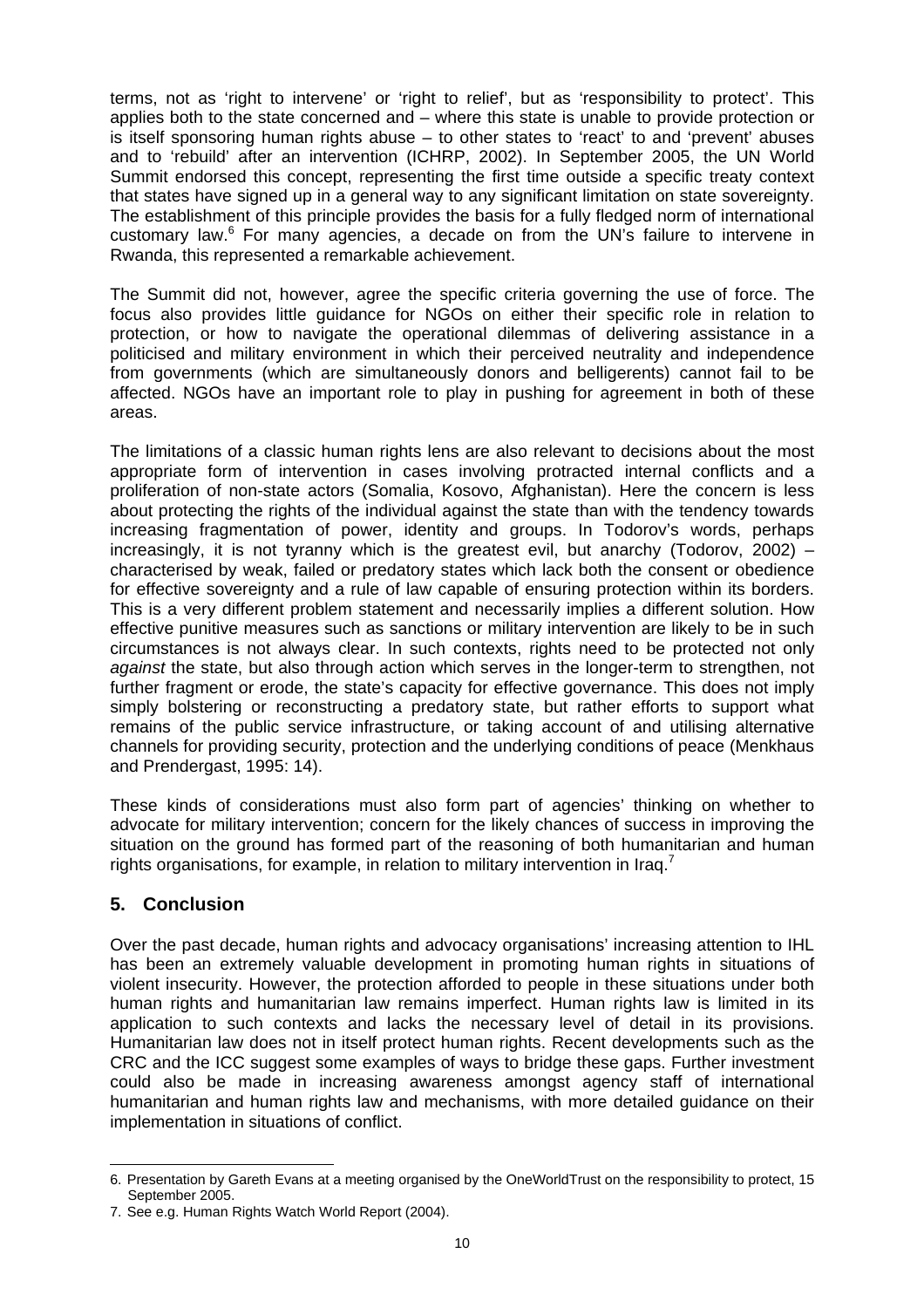Legal protection, however, even where applicable, may not in itself ensure humanitarian outcomes within the timeframes necessary, let alone guarantee the fulfilment of rights. The latter depends on functioning and effective mechanisms of enforcement, incentive or redress, and on political responsiveness to the claims of rights holders. These prerequisites cannot be assumed to exist in situations of armed conflict; other courses of action may be required in the immediate term. Endorsement of the 'responsibility to protect' agenda represents a potentially historic development in the international community's commitment to responding to massive human rights abuses, including genocide and ethnic cleansing. In order to respond effectively, continued pressure to promote and develop the agenda, including criteria governing the use of force, and strengthened capacity at the international or regional levels, will be crucial to the success of future interventions.

Humanitarian assistance has been criticised for negatively impacting on the political contract between rights-holders and the state. Such action in the form of 'assistance' to or 'substitution' of the duty-bearer, however, is not a denial of the importance of the political contract, but a recognition that in certain contexts the state may be unable or unwilling to protect or provide for its own people. The aim of humanitarian action in such contexts is immediate life-saving intervention, to allow at least for the survival of individuals deprived of effective rights. As such, humanitarian assistance may be seen as attempting to fill the void between the rhetoric and the reality of human rights, for example, through filling gaps in basic healthcare in the absence of an effective claim. What it does not and cannot do is ensure the protection of rights themselves.

Furthermore, at an operational level, there may be conflicts between speaking out about human rights abuses and maintaining access to affected populations. In the absence of well developed policies or guidelines on implementing a HRBA in crisis situations, there is a risk that the easy conflation of rights and humanitarian agendas may serve to obscure some very real tensions between these agendas in practice. It may also conceal the need for choices to be made about the most appropriate strategies and priorities for international response. Acknowledgement of the dilemmas and increased awareness of the strategies available would seem to be priorities in developing a realistic HRBA to humanitarian programming.

Ultimately, if we are serious about a commitment to human rights in humanitarian crises, we need to recognise the limitations of various frameworks and strategies through which human rights are articulated and applied, and invest in exploring examples of good practice at the legal, policy and programmatic levels so that the continuing challenges and dilemmas can be navigated in the most effective way.

#### **References**

- Brett, Rachel (1998) 'Non-Governmental Human Rights Organisations and International Humanitarian Law', *International Review of the Red Cross* 324: 531-36.
- Brown, Chris (2002) *Sovereignty, Rights and Justice: International Political Theory Today*. Cambridge: Polity Press.
- Bruscoli, Francesco (2002) 'The Rights of Individuals in Times of Armed Conflict', *International Journal of Human Rights* 6 (1): 45-60.
- Carter, Barry E., Trimble, Phillip R. et al. (2003) *International Law*. 4th Aspen Publishers, (also available at: www.law.miami.edu/~froomkin/intl03/Chapter1.pdf).
- Darcy, James (2004a) *Human Rights and Humanitarian Action: A Review of the Issues*. Humanitarian Policy Group. 1-14. Overseas Development Institute, London. A background paper prepared for the workshop on Human Rights and Humanitarian Action convened by the IASC Sub-Working Group and co-hosted by UNICEF, the UNHCHR and ICVA.
- Darcy, James (2004b) 'Locating Responsibility: The Sphere Humanitarian Charter and its Rationale', *Journal of Disaster Studies, Policy and Management* 28 (2).
- Dormann, Knut (2003) 'The Legal Situation of 'Unlawful/unprivileged Combatants', *International Review of the Red Cross* 849: 45-74.